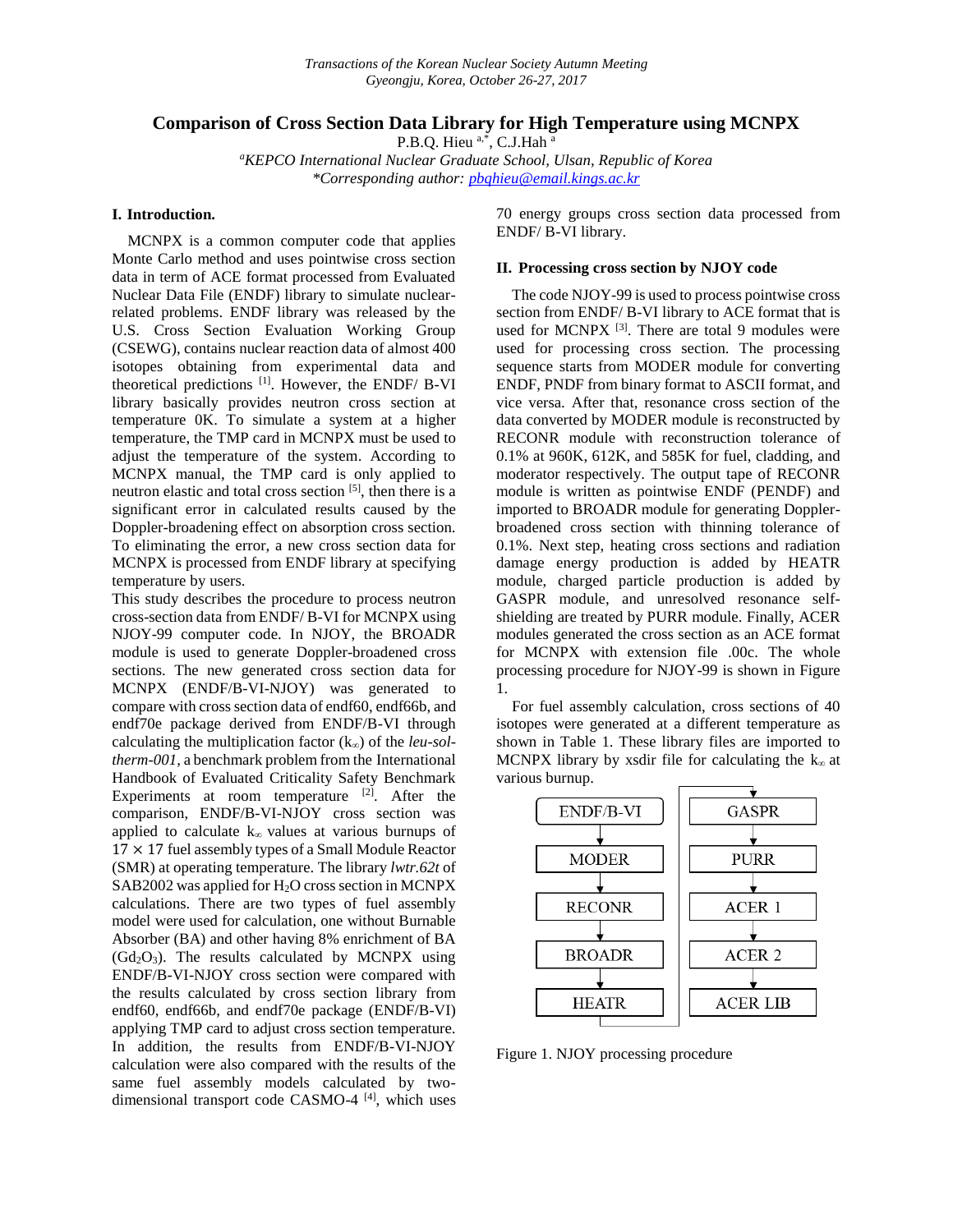Table 1. List of isotopes was processed

| <b>ISOTOPE</b>                   | T(K) | <b>ACE LIB</b> | ENDF/B-VI-  |
|----------------------------------|------|----------------|-------------|
|                                  |      | <b>NAME</b>    | <b>NJOY</b> |
| $\overline{H}$                   | 585  | aceH2585       | 1001.00c    |
| $^{16}O$                         | 585  | aceO16585      | 8016.01c    |
| $^{16}O$                         | 960  | aceO16960      | 8016.00c    |
| $235$ U                          | 960  | aceU235960     | 92235.00c   |
| $^{238}$ U                       | 960  | aceU238960     | 92238.00c   |
| $156$ Gd                         | 960  | aceGD152960    | 64152.00c   |
| ${}^{154}$ Gd                    | 960  | aceGD154960    | 64154.00c   |
| ${}^{155}$ Gd                    | 960  | aceGD155960    | 64155.00c   |
| $^{156}\mathrm{Gd}$              | 960  | aceGD156960    | 64156.00c   |
| ${}^{157}\mathrm{Gd}$            | 960  | aceGD157960    | 64157.00c   |
| $158$ Gd                         | 960  | aceGD158960    | 64158.00c   |
| ${}^{160}\text{Gd}$              | 960  | aceGD160960    | 64160.00c   |
| ${}^{50}\mathrm{Cr}$             | 612  | aceCr50612     | 24050.00c   |
| ${}^{52}Cr$                      | 612  | aceCr52612     | 24052.00c   |
| ${}^{53}Cr$                      | 612  | aceCr53612     | 24053.00c   |
| 54Cr                             | 612  | aceCr54612     | 24054.00c   |
| 54Fe                             | 612  | aceFe54612     | 26054.00c   |
| 56Fe                             | 612  | aceFe56612     | 26056.00c   |
| ${}^{57}Fe$                      | 612  | aceFe57612     | 26057.00c   |
| ${}^{58}\text{Fe}$               | 612  | aceFe58612     | 26058.00c   |
| $58$ Ni                          | 612  | aceNi58612     | 28058.00c   |
| $60$ Ni                          | 612  | aceNi60612     | 28060.00c   |
| ${}^{61}$ Ni                     | 612  | aceNi61612     | 28061.00c   |
| ${}^{62}$ Ni                     | 612  | aceNi62612     | 28062.00c   |
| $^{64}$ Ni                       | 612  | aceNi64612     | 28064.01c   |
| $\overline{^{90}}Zr$             | 612  | aceZr90612     | 40090.00c   |
| 91Zr                             | 612  | aceZr91612     | 40091.00c   |
| $^{92}Zr$                        | 612  | aceZr92612     | 40092.00c   |
| $\rm ^{94}Zr$                    | 612  | aceZr94612     | 40094.00c   |
| $^{96}Zr$                        | 612  | aceZr96612     | 40096.00c   |
| $\overline{^{112}}\overline{S}n$ | 612  | aceSn112612    | 50112.00c   |
| $114$ Sn                         | 612  | aceSn114612    | 50114.00c   |
| $115$ Sn                         | 612  | aceSn115612    | 50115.00c   |
| $116$ Sn                         | 612  | aceSn116612    | 50116.00c   |
| $117S_1$                         | 612  | aceSn117612    | 50117.00c   |
| $\overline{^{118}}$ Sn           | 612  | aceSn118612    | 50118.00c   |
| $119$ Sn                         | 612  | aceSn119612    | 50119.00c   |
| $120$ Sn                         | 612  | aceSn120612    | 50120.00c   |
| $122$ Sn                         | 612  | aceSn122612    | 50122.00c   |
| $124$ Sn                         | 612  | aceSn124612    | 50124.00c   |

### **III. Application of generated library for MCNPX**

## **1. Comparison of Cross section Library**

The ENDF/B-VI-NJOY cross sections were applied to calculate the multiplication factor of the benchmark problem *leu-sol-therm-001* at room temperature (293K) [2] for checking the usability of the generated cross sections. This benchmark problem is an unreflected  $UO<sub>2</sub>F<sub>2</sub>+H<sub>2</sub>O$  cylindrical assembly SHEBA-II having geometry as shown in Figure 2. The results were compared between two calculations using different cross section library, one uses ENDF/B-VI cross section and the other uses ENDF/B-VI-NJOY cross section. Table 2 shows the result of  $k_{\infty}$  calculated using ENDF/B-VI cross section and ENDF/B-VI-NJOY cross section at room temperature. From the results, it is observed about 200 pcm difference between two libraries.

Table 2.  $k_{\infty}$  results from benchmark calculation



Figure 2. Geometry of Benchmark problem

### **2. Application Cross section data for MCNPX**

After verification by calculation of benchmark problem, ENDF/B-VI-NJOY cross section of all isotope shown in Table.1 was applied to calculate the k<sup>∞</sup> at different burnup of a fuel assembly of Smart Module Reactor (SMR). As mentioned before, there are two models of fuel assemblies were used for this calculation, the first one has no BA rod and the second one has 24 BA rods containing  $8w/o$  of  $Gd<sub>2</sub>O<sub>3</sub>$  located octant-symmetry in a fuel assembly. These fuel assemblies have 17x17 fuel rod, 24 guide tubes, and one instrumentation tube at the center. The fuel assembly specification is shown in Table 2 and the layout of fuel assemblies is shown in Figure 3.

Table 3. Fuel assembly specification

| Assembly type              | 17x17                      |
|----------------------------|----------------------------|
| Fuel material              | UO <sub>2</sub>            |
| Enrichment of fuel         | 4.95 %                     |
| Cladding material          | $ZR-2$                     |
| Coolant/Moderator material | H <sub>2</sub> O           |
| Burnable absorber material | $Gd_2O_3$                  |
| Number of BA               | 24                         |
| Fuel rod diameter          | $0.819$ cm                 |
| Fuel rod pitch             | 1.254 cm                   |
| Assembly pitch             | 21.50 cm                   |
| Fuel pellet density        | $10.176$ g/cm <sup>3</sup> |
| Cladding inner diameter    | $0.819$ cm                 |
| Cladding outer diameter    | $0.950 \text{ cm}$         |
| Guide tube inner diameter  | 1.140 cm                   |
| Guide tube outer diameter  | 1.220 cm                   |
| Active length              | $200.0 \text{ cm}$         |
| Fuel temperature           | 960.95 K                   |
| Moderator temperature      | 585.35 K                   |
| Cladding temperature       | 612.00 K                   |